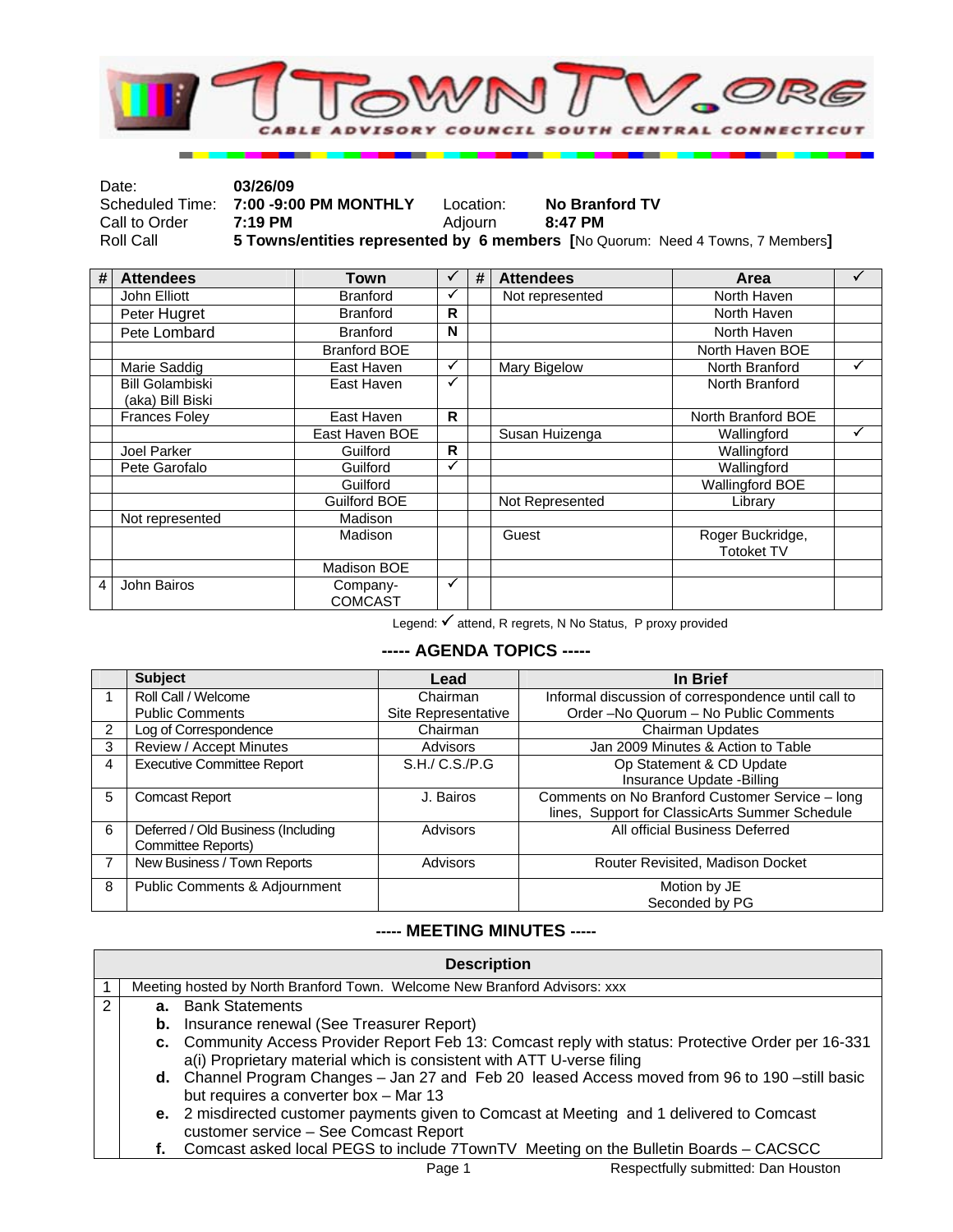

|   | Copied                                                                                                                                                            |  |  |  |
|---|-------------------------------------------------------------------------------------------------------------------------------------------------------------------|--|--|--|
|   | g. Customer Letters - Towns represented Guilford / No Haven Issues were about Bundle<br>changes/charges                                                           |  |  |  |
|   | Madison Subscriber in Guilford PEG cablecast area - DPUC filing - See Comcast Report<br>h.                                                                        |  |  |  |
|   | Router Use correspondence -telephone, emails, letter before & after program airing date<br>i.                                                                     |  |  |  |
|   | SVC correspondence on meeting schedule, by-laws etc. Meeting 3.25.09 (See New Business)<br>j.                                                                     |  |  |  |
|   | k. ACM NorthEast Membership Renewal Paid # 20459                                                                                                                  |  |  |  |
|   | PEG Annual Reports received - NHTV, Branford, Wallingford Government<br>ı.<br>m. No. Branford : BOE wants written request from CACSCC Chair about advisor vacancy |  |  |  |
|   |                                                                                                                                                                   |  |  |  |
| 3 | The Minutes for 2009 are on this new web page:                                                                                                                    |  |  |  |
|   | http://www.7towntv.org/min2009.html                                                                                                                               |  |  |  |
| 4 | Treasurer's report: Year-end statement e-mailed by treasurer. CD rolled over when it matured. Insurance<br>а.                                                     |  |  |  |
|   | Invoices are prepared at \$510 per town and distributed to those in attendance. Follow-up by mail is next step.                                                   |  |  |  |
|   | <b>b.</b> Chairman deferred all old & new business for action.                                                                                                    |  |  |  |
|   | No reports from Secretary. Chairman does not have complete contact information for New Advisors.<br>с.                                                            |  |  |  |
|   | Insurance Information updates on this web page: Including renewed 2009 policy.                                                                                    |  |  |  |
|   | http://www.7towntv.org/specialbus.html                                                                                                                            |  |  |  |
|   |                                                                                                                                                                   |  |  |  |
|   |                                                                                                                                                                   |  |  |  |
| 5 | Basic Tier channel numbers can they exceed 100? Yes And a converter box is needed to view. Special offers<br>include digital starter program or new value plan?   |  |  |  |
|   |                                                                                                                                                                   |  |  |  |
|   | When channels have name changes are these changes coming from Broadcaster? YES                                                                                    |  |  |  |
|   | Music Choice Customer notice - realignment                                                                                                                        |  |  |  |
|   | WNYW-Fox channel 15 - no longer available in Basic Tier due to FCC approval not to carry 2 Fox stations in same                                                   |  |  |  |
|   | coverage area/package.                                                                                                                                            |  |  |  |
|   | HD Triple Play price reductions notice to DPUC                                                                                                                    |  |  |  |
|   | NFL Network update  talks to renew for May                                                                                                                        |  |  |  |
|   |                                                                                                                                                                   |  |  |  |
| 6 | Town Reports-Highlights for 7TownTV.org Advisor Action item pending from a few towns.                                                                             |  |  |  |
|   | U-Verse latest contract on Wallingford page.                                                                                                                      |  |  |  |
|   |                                                                                                                                                                   |  |  |  |
| 7 | a. July Mtg - request date change from Jul 23 to 30 <sup>th</sup> ETV Location Chairman will be at ACM National Conference                                        |  |  |  |
|   | in Oregon and may not be back by 23rd.                                                                                                                            |  |  |  |
|   | b. Legislation- Here is the current legislative agenda with links.                                                                                                |  |  |  |
|   |                                                                                                                                                                   |  |  |  |
|   | HB05051 AN ACT CONCERNING THE DEPARTMENT OF PUBLIC UTILITY CONTROL'S OVERSIGHT OF                                                                                 |  |  |  |
|   | AND RESPONSIBILITY FOR COMMUNITY ACCESS TELEVISION.                                                                                                               |  |  |  |
|   | HB05988 AN ACT CONCERNING COMMUNITY ACCESS PROGRAMMING AND FUNDING.                                                                                               |  |  |  |
|   | HB06004 AN ACT CONCERNING COMMUNITY ACCESS FUNDING.<br>HB06102 AN ACT PROMOTING COMPETITION AMONG COMMUNITY ACCESS PROVIDERS.                                     |  |  |  |
|   | HB06132 AN ACT PROMOTING PUBLIC ACCESS TELEVISION.                                                                                                                |  |  |  |
|   | HB06604 AN ACT CONCERNING PUBLIC ACCESS TELEVISION CHANNELS.                                                                                                      |  |  |  |
|   | SB00667 AN ACT CONCERNING CABLE TELEVISION FUNDING FOR LOCAL ACCESS TELEVISION.                                                                                   |  |  |  |
|   | HB06128 AN ACT CONCERNING THE REGULATION OF CERTAIN CABLE TELEVISION RATES                                                                                        |  |  |  |
|   | SB00590 AN ACT CONCERNING PUBLIC, EDUCATION AND GOVERNMENT PROGRAMMING.                                                                                           |  |  |  |
|   | HB06132 AN ACT PROMOTING PUBLIC ACCESS TELEVISION.                                                                                                                |  |  |  |
|   | d. Committees (i.e. Web site, Annual Mtg): No Committee was established.                                                                                          |  |  |  |
|   |                                                                                                                                                                   |  |  |  |

⅂